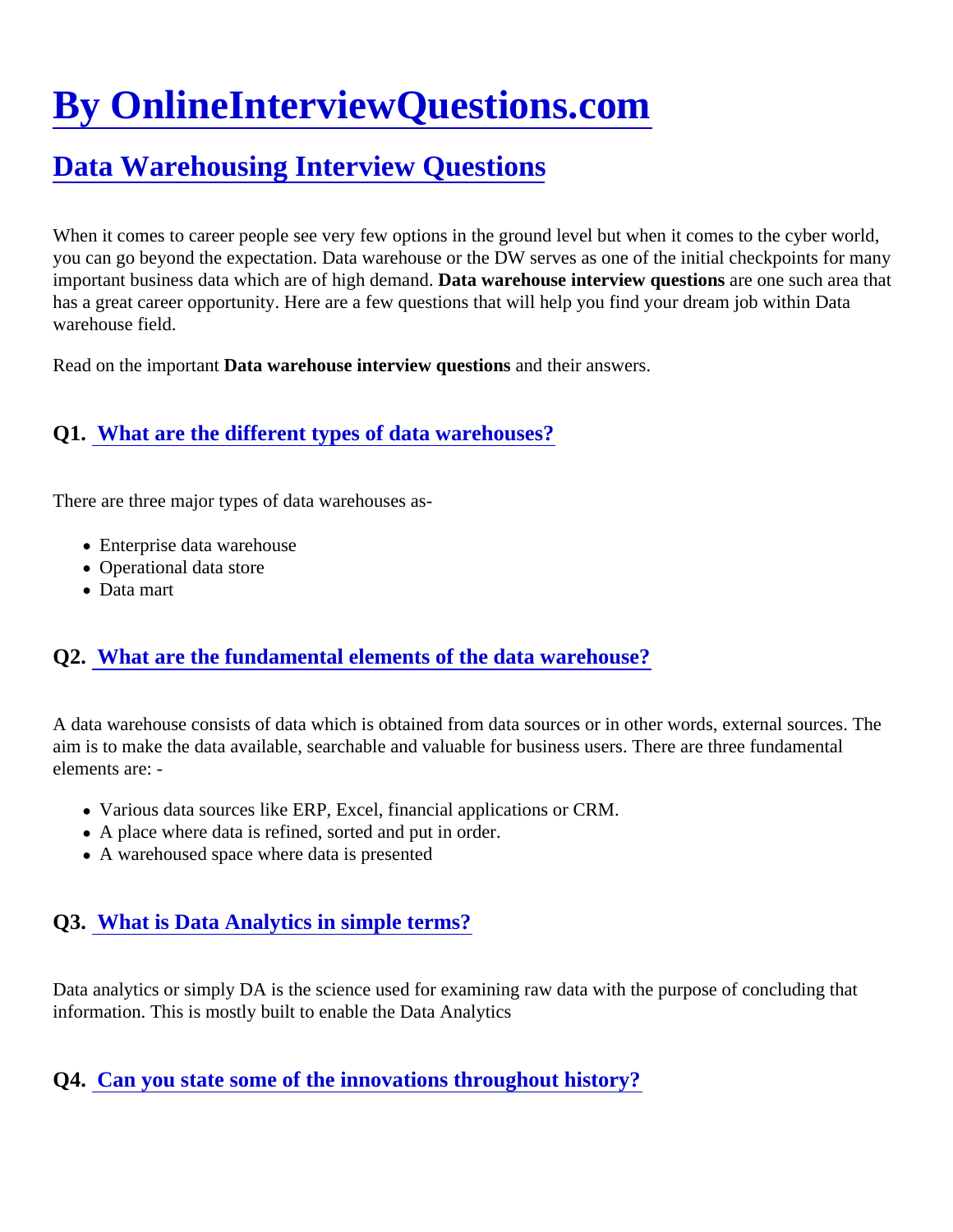This method was adopted back in the 1980s by IBM researchers Paul Murphy and Barry Devlin. They happer put together business data warehouse in a 1988 paper, written by the duo.

William H. Inmon improved it further as data warehouse development, by the introduction of his book Building the Data Warehouse in 1992.

The data warehousing institute was founded in 1995 and the technology started growing. In 2002, Inmon introduced a new concept – data warehousing 2.0.

#### Q5. [What are the design methods of data warehousing](https://www.onlineinterviewquestions.com/what-are-the-design-methods-of-data-warehousing/)?

Different design methods of data warehousing are

- Top-down approach: According to Inmon's methods, the data warehouse has to be built first. The data derived from the third party's external system is verified and finally combined into a normalized data model. The data stored in the data warehouse leads to further creation of data marts.
- Bottom-up method: According to Kimball's method, one should create the dimensional data marts first. Data obtained from the systems is passed to the staging area and then shaped into a star schema design. This data is at the end, processed and stored with the data marts and each of the marts focus on the individual business process.
- Hybrid method: This is an approach obtained from the combination of both the top-down and bottom-up methods. It means the pace of the bottom-up method is combined with the integration from top-down design.

#### Q6. [Who needs data warehousing](https://www.onlineinterviewquestions.com/who-needs-data-warehousing/)?

- People who rely on a mass amount of data to make decisions.
- Users who wish to obtain information from multiple data sources using a customized, complex process.
- People who wish to access the data using simple technology can also, use it.
- People who wish to make decisions, based on a systematic approach.
- Users who want fast results out of a huge amount of data to be used in reports and grids or charts.
- Data warehousing is the first step toward discovering hidden patterns of data flows and groupings.

#### Q7. [Name a few sectors which use data warehousin](https://www.onlineinterviewquestions.com/name-a-few-sectors-which-use-data-warehousing/)g?

Here is a list of the most common sectors which use data warehousing.

- Airlines: Used for the purpose such as crew assignment, analysis of profitability, frequent flyers progran promotion, etc.
- Banking: Helps in the management of the available resources. Along with the management of market research, performance analysis of product and operations.
- Healthcare: This sector uses a data warehouse to strategize and predict outcomes. It also helps in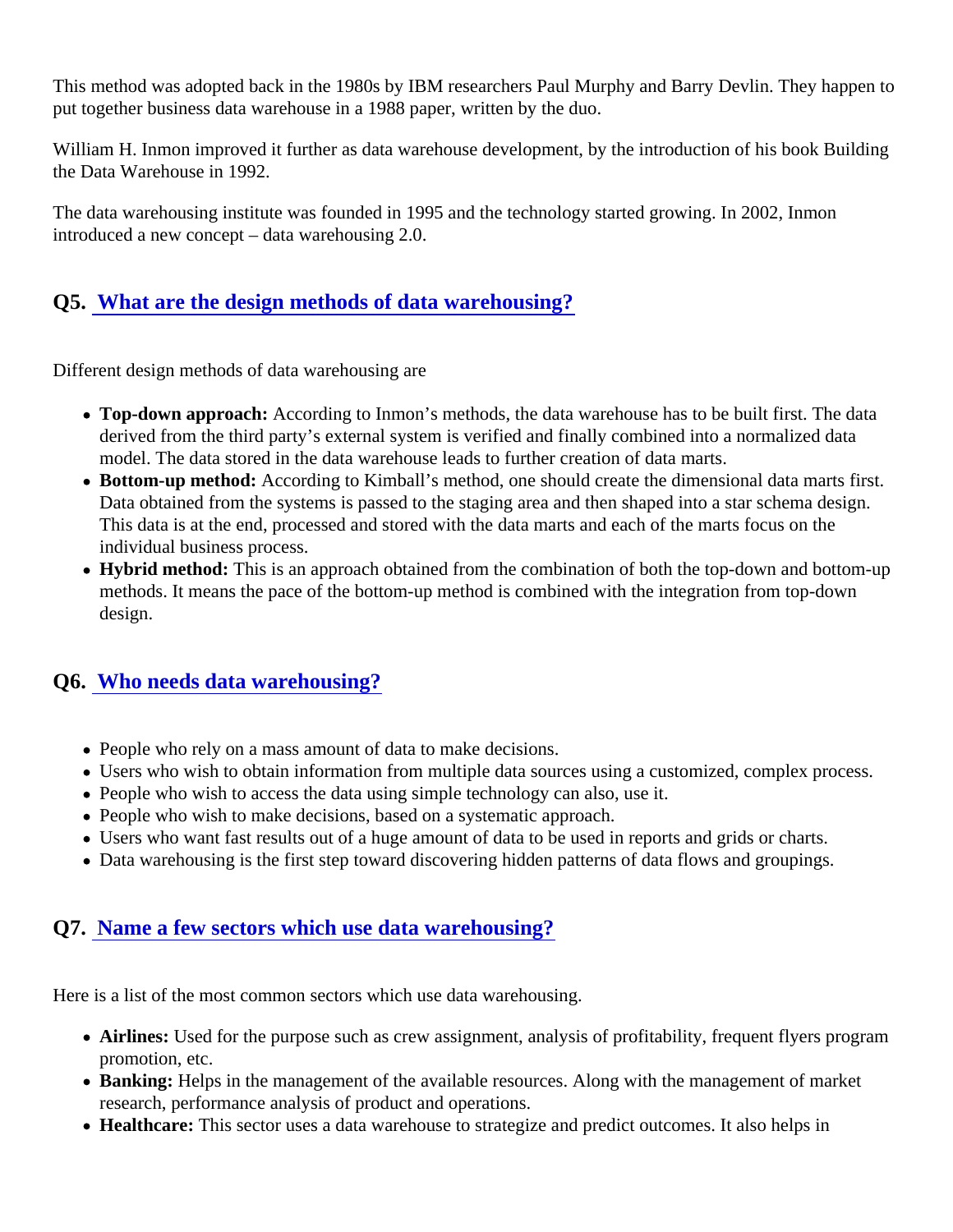generating patient's treatment reports, medical aid services, share data with tie-in insurance companies, etc.

- Public sector: In this sector, data warehousing is used to gather intelligence. Government agencies use to maintain and analyze tax records, health policy records, for every individual.
- Investment and insurance sectorin this sector, the warehouses come handy in analyzing various data patterns, customer trends, and tracking market movements.
- Retail chain: As far as the retail chain is considered, data warehousing helps in distribution and marketing. It also helps to track items, customer buying patterns, promotions and also used for determining pricing policy.
- Telecommunication: Telecommunication uses data warehousing for product promotions, sales decisions along with distribution decisions.
- Hospitality industry: This sector uses the warehouse to design and estimate its advertising and promotional campaigns. The main targets are the clients, based on their feedbacks along with travel patterns.

# Q8. [Give some difference between OLTP and OLAP](https://www.onlineinterviewquestions.com/give-some-difference-between-oltp-and-olap/).

Difference between OLTP and OLAP

OLTP OLAP The transaction system that collects the business data AP tends to report and analyze the system on that is called as OLTP. data.

OLTP systems are usually optimized for INSERT allection it comes to OLAP, systems are made UPDATE operations, hence they are highly normalized in general. denormalized for faster data retrieval through the operation of SELECT.

# Q9. [What is data mart in Data warehouse?](https://www.onlineinterviewquestions.com/what-is-data-mart-in-data-warehouse/)

Data marts are usually designed for just one unique subject area. The organization may have data pertaining various departments such as Finance, Marketing, HR etc. Hence the data warehouse stores of each departm need to be separate, which is solved by data marts. These can also be built on top of a data warehouse if nee

#### Q10. [What are the reasons to use a chameleon method in data warehousin](https://www.onlineinterviewquestions.com/what-are-the-reasons-to-use-a-chameleon-method-in-data-warehousing/)g?

The hierarchical clustering of the algorithm that overcomes all limitations of the base models and methods that are present in the data warehousing in combination is called the Chameleon. This method operates as a spar graph that has nodes, that is a Chameleon can represent data items and edges representing the need of the items.

Chameleon representation is the one in the data warehouse that allows a large dataset to create and operate successfully. The method finds the clusters that can be used in the dataset using the two-phase algorithm.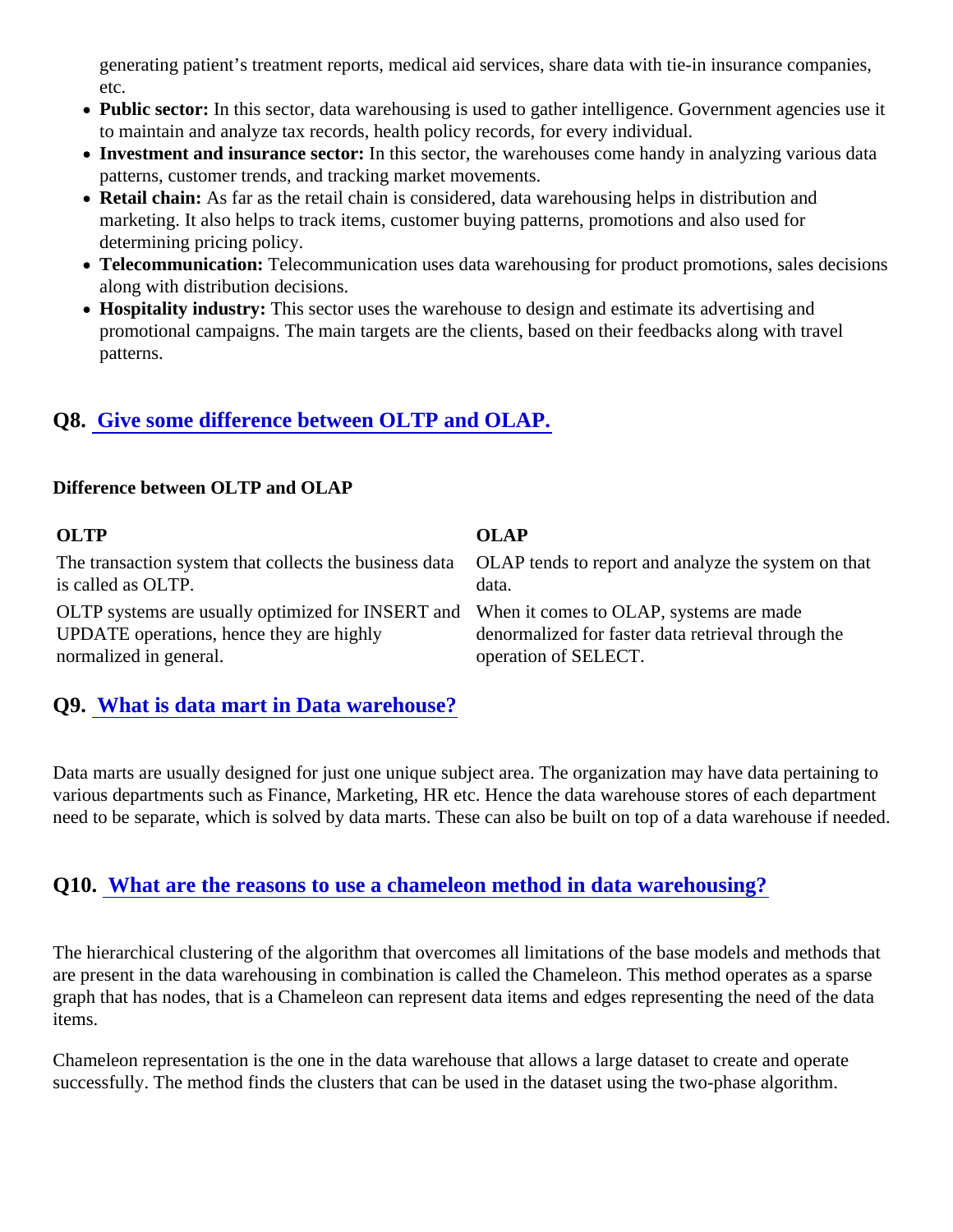# Q11. [What are the steps of implementing data warehousing](https://www.onlineinterviewquestions.com/what-are-the-steps-of-implementing-data-warehousing/)?

There are three steps, which would help address the business risk associated.

• Enterprise strategy

Technical requirement is identified here, including the current architecture and tools. Facts, dimensions and attributes are also identified. It also includes data mapping and transformation.

• Phased delivery

Data warehouse implementation demands to be phased as per the subject areas. Any kind of related business entities such as booking and billing needs to be implemented prior to integration with each oth

• Iterative prototyping

The data warehouse needs to developed and tested iteratively and, does need a big approach for the implementation.

# Q12. [What are the other names given to data warehousing](https://www.onlineinterviewquestions.com/what-are-the-other-names-given-to-data-warehousing/)?

Data warehouse system can also be referred to as:

- Decision Support System (DSS)
- Business Intelligence Solution
- Management Information System
- Analytic Application
- Executive Information System

#### Q13. [What are cluster analysis in Data Warehousing](https://www.onlineinterviewquestions.com/what-are-cluster-analysis-in-data-warehousing/)?

Cluster analysis is mostly used to define an object without a class label. It helps in analyzing all the data that present in the data warehouse. It can compare the cluster with another already running cluster. It also perforr assigning tasks to set some of the objects into the groups.

Cluster analysis includes all the information and knowledge around other fields like the machine learning, image analysis, pattern recognition, and bio-informatics and helps in performing the iterative process of knowledge discovery that is used with pre-processing and other parameters

#### Q14. [What are various warehousing tools?](https://www.onlineinterviewquestions.com/what-are-various-warehousing-tools/)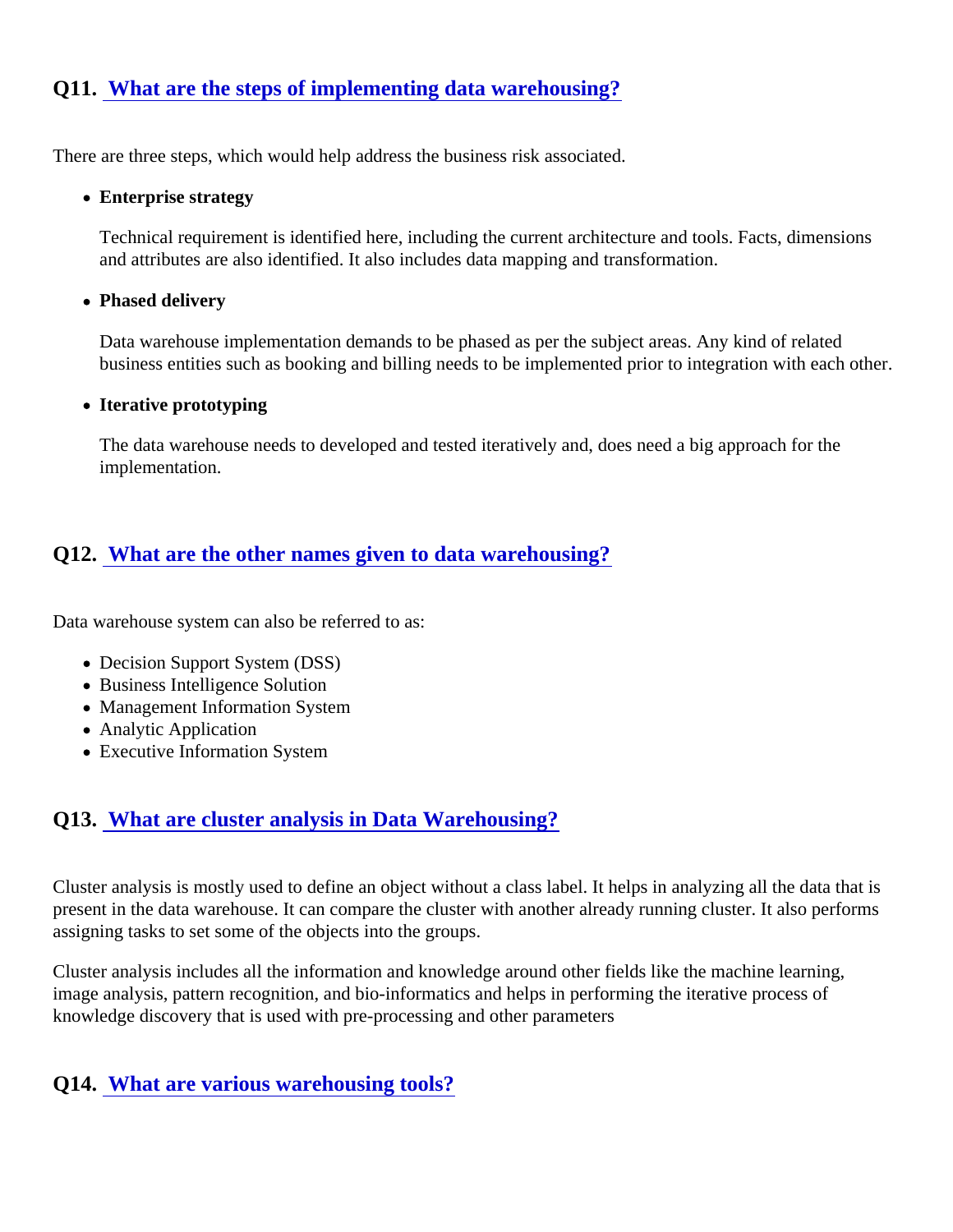The prominent tools of warehousing are given as below: -

- MarkLogic
- Oracle
- Amazon RedShift

# Q15. [What according to you might be the future of data warehousing](https://www.onlineinterviewquestions.com/what-according-to-you-might-be-the-future-of-data-warehousing/)?

The size of the databases continues to grow, which might actually be a problem in the future. The present data warehousing system would not be able to support such a huge data in the future.

Regulatory constraints are changing too, which might lead to loss of ability in combining a source of data. Thi can lead to unstructured data which is quite difficult to store.

#### Q16. [What is data lake storage?](https://www.onlineinterviewquestions.com/what-is-data-lake-storage/)

A data lake storage is a store where a huge amount of raw data is kept. It is only when the data is needed that it brought out. Files are the storage facility of a hierarchical data warehouse while a data lake stores data by making use of a flat architecture. Every data element in a data lake is given a particular identifier. It is also tagged with metadata tags. Information or data in the data lake is queried by business ventures when there is need. The queried data is now analyzed to solve a problem or answer a question.

# Q17. [What is data reconciliation?](https://www.onlineinterviewquestions.com/what-is-data-reconciliation/)

There are possible mistakes when data is migrating from one source to another. Such mistakes are seen during transformation logic and mapping. These errors have led to many issues like incorrect values, missing values and records, records duplication and others. Data reconciliation was necessary as a result of this.

Data reconciliation is a data verifying process during as data migration. The data reconciliation process involves the comparison of target data with source data to make sure data is transferred by the migration architecture. Data reconciliation has other benefits apart from making use of different mathematical models to extract and process reliable information.

# Q18. [What is Dimensional Model in Data Warehouse](https://www.onlineinterviewquestions.com/what-is-dimensional-model-in-data-warehouse/)?

A dimensional modelis a model that is developed to read numeric information, summarise the information and analyzing it. This numeric information includes counts, balance, and weight in a warehouse. This model is a data structure technique made to function more efficiently for Data warehousing tools. A man known as Ralph Kimball is responsible for the development of the concept of Dimensional Modelling. The dimension modeling is made up of dimension and fact tables. On the other hand, relational models focus on adding, deleting and